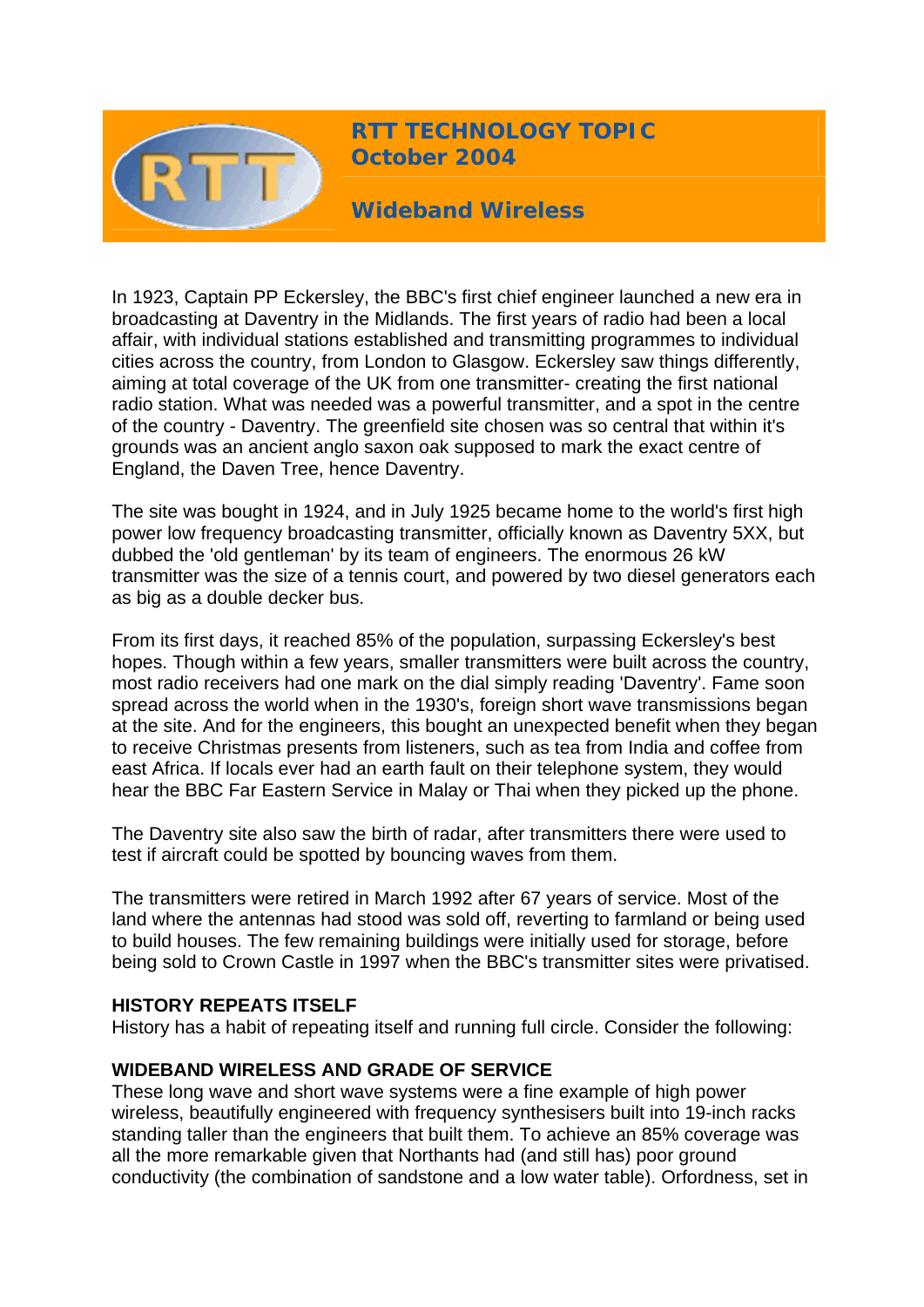salt water was in later years to prove far more effective.

## **THE RELOCALISATION OF BROADCAST TRANSMISSION**

From local transmission to national transmission back to local transmission, Daventry is now the site of a DAB broadcast transmitter supporting local radio and localised info casting and data casting.

### **THE REBIRTH OF SHORT WAVE (AND MEDIUM AND LONG WAVE) AND LONG DISTANCE HIGH POWER DIGITAL RADIO 'WIDEBAND' TRANSMISSION**

Unlike the Voice of Russia, the BBC did not cut back on short wave transmission and over the years, listeners have been steadily increasing both in developing countries and amongst business users. In the late 1990's, The **D**igital **R**adio **M**ondiale **(DRM)**Consortium [www.drm.org](http://www.drm.org/) successfully lobbied for an international standard for digital AM for frequencies below 30 MHz. Digital AM is comparable to FM mono in terms of sound quality and can be broadcast with a footprint of 1000 miles from one transmitter. DRM can be used for a range of audio content, including multi-lingual speech and music and has the capacity to integrate data and text. The DRM signal is designed to fit in with the existing AM broadcast band plan, based on signals of 9 kHz or 10kHz bandwidth. It has modes requiring as little as 4.5kHz or 5kHz bandwidth but also includes modes that can take advantage of wider bandwidths, such as 18 or 20kHz with applications that include fixed and portable radios, car receivers, software receivers and PDAs. Remember that ''wideband' is a relative term and 20 kHz bandwidths below 30 MHz are to all intents and purposes 'wideband' in terms of their application potential.

### **COFDM IN DRM**

The DRM system uses COFDM with the number of sub carriers variable to suit channel allocations and required range (transmission resilience). There are three different types of audio coding. MPEG4 AAC audio coding is used as a generalpurpose audio coder and provides the highest quality. MPEG4 CELP speech coding is used for high quality speech coding where there is no musical content. HVXC speech coding can be used to provide a very low bit-rate speech coder. DRM is therefore effectively a (very) wide area version of DAB and DMB and has now been fully ratified as an ETSI specification (the ETSI ES 201 980 V1.2.2 (2003/2004) DRM system specification and 101.968 V1.1.1 (2003-4) datacasting standard, In parallel, the ITU has ratified DRM for use in the medium wave AM and long wave frequency bands in Regions 1 and 3 (Europe, Africa, the Middle East, Asia and Australia/New Zealand.

#### **RADAR AND UWB**

And of course, radar was the precursor of UWB (Ultra Wide Band). It could be argued that the early spark transmitters used by Fessenden and Marconi represent the true genesis of wideband wireless but the idea of using short pulse transmission was perfected 50 years ago in radar applications and has provided much of the fundamental physical knowledge now being applied to low cost low power UWB (ultra wideband) transceivers (with much of the fundamental research work still being done in this country).

#### **Acknowledgements**

This article is based on material included in the BBC in house magazine Aerial (July